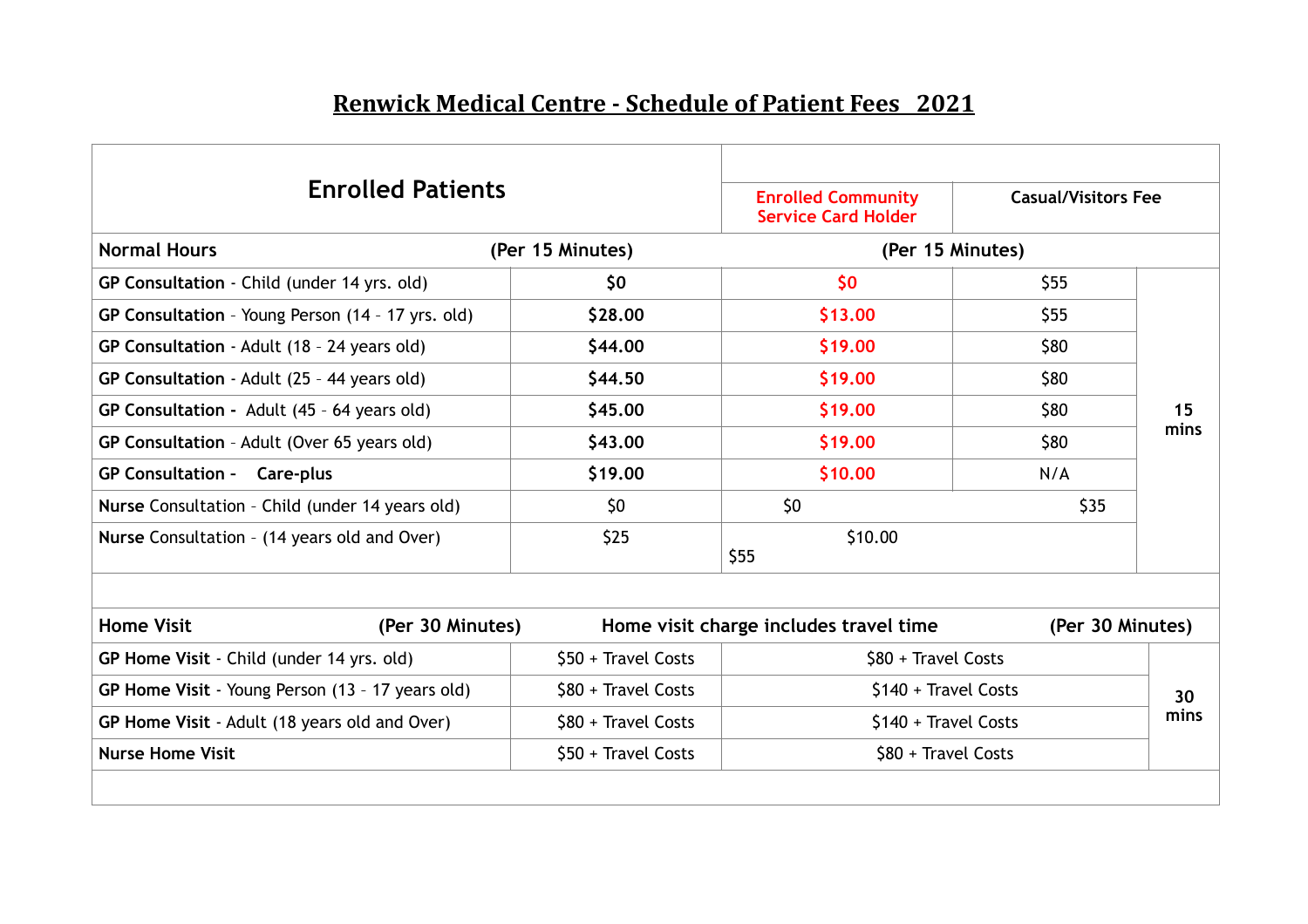| NOTE: Home visits will incur travel costs                           |         |         |      |  |  |
|---------------------------------------------------------------------|---------|---------|------|--|--|
| $ACC$ Co-payment<br><b>Enrolled</b><br><b>CSC</b><br><b>Visitor</b> |         |         |      |  |  |
| GP or Nurse- Child (under 14 yrs. old)                              | \$0     | \$0     | \$35 |  |  |
| GP or Nurse - Young Person (14 - 17 years old)                      | \$30.00 | \$13.00 | \$35 |  |  |
| GP or Nurse - Adult (18 years old and Over)                         | \$30.00 | \$19.00 | \$55 |  |  |

## **Renwick Medical Centre**

|                                                            | <b>Enrolled Patients</b> | <b>Community Services</b><br><b>Patients</b> |
|------------------------------------------------------------|--------------------------|----------------------------------------------|
| Prescriptions                                              | \$20<br>On the Day \$35  | \$10<br>On the day \$30                      |
| <b>Blood Pressure Check</b>                                | \$25.00                  | \$10.00                                      |
| <b>Blood Tests</b>                                         | \$25.00                  | \$10.00                                      |
| <b>Telephone Consultation</b><br><b>Doctor</b>             | \$43.50                  | \$43.50                                      |
| <b>Medical Certificate</b>                                 | \$43.50                  | \$20.00                                      |
| Depo                                                       | \$30.00                  | \$30.00                                      |
| Injection                                                  | \$15.00                  | \$15.00                                      |
| <b>Cervical Smear</b>                                      | \$30.00                  | \$30.00                                      |
| All Immunisations and<br><b>Vaccines</b><br>(excludes flu) | Consult + Consumables    | Consult + Consumables                        |
| Liquid Nitrogen                                            | \$25                     | \$25                                         |